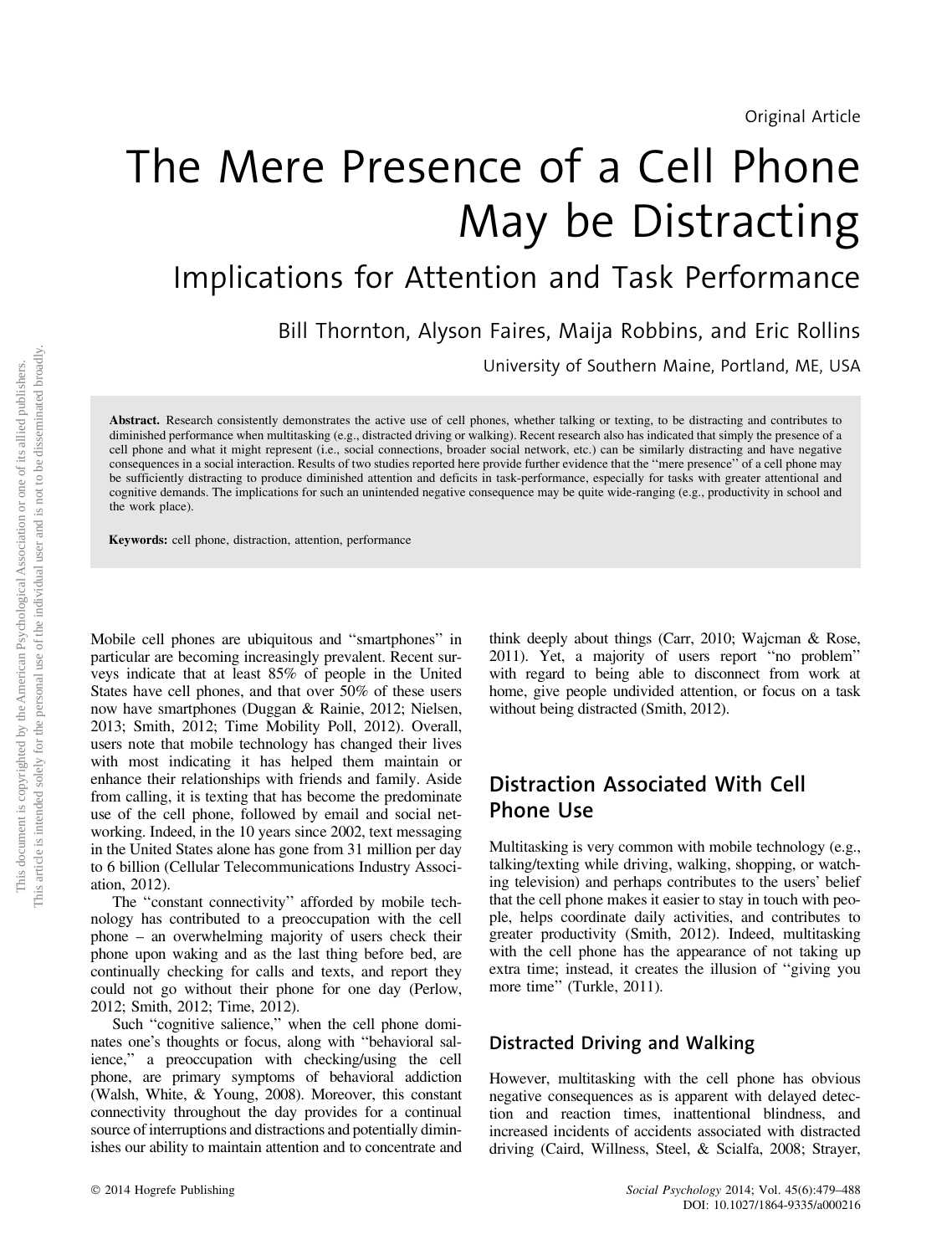Drews, & Crouch, 2006; Strayer, Drews, & Johnston, 2003; Strayer & Johnston, 2001). And, at least for driving, performance deficits are not reduced with more experience (Cooper & Strayer, 2008) and are evident even with the use of hands-free cell phones (Caird et al., 2008; Strayer & Drews, 2007) or voice-to-text capability (Yager, 2013). Similarly, distracted walking is evident among pedestrians using their cell phones to talk or text. Research indicates such cell phone use results in diminished situational awareness, an increase in unsafe behaviors, and greater risk for accidents, injuries, and death (Hyman, Boss, Wise, McKenzie, & Caggiano, 2010; Nasar & Troyer, 2013; Neider, McCarley, Crowell, Kaczmarski, & Kramer, 2010; Stavrinos, Byington, & Schwebel, 2011).

## Distracted Working

In business, there is growing concern with ''distracted working'' due to multitasking and the increasingly frequent electronic interruptions involving email, texting, and social networking. Not only does cell phone use have implications for accidents and ''close calls'' in the workplace (Korpinena  $&$  Pääkkönen, 2012), but the use and misuse of mobile technology has negatively impacted productivity both in quantity and quality of work output attributed in large part to the interruptions occurring every 15 min and the time it takes to regain concentration afterwards (harmon.ie, 2011; Spira & Feintuch, 2005). For instance, a 3-s distraction (the time it takes to reach out and silence a cell phone) while conducting a sequencing task is sufficient to disrupt attention and result in twice the number of errors made in the post-disruption phase of the task; longer the interruption, greater the error rate (Altmann, Trafton, & Hambrick, 2014). Ironically, the technologies that are envisioned to save time and enhance productivity through multitasking may actually be serving to waste time, cost money, and harm relationships at work and home (Crenshaw, 2008).

### Distracted Learning

Among college students, there is evidence of ''distracted learning'' where academic performance is negatively impacted due to either conversing or texting (Froese et al., 2012; Smith, Isaak, Senette, & Abadie, 2011) and by the distraction associated with the ringing of a cell phone in the classroom (End, Worthman, Mathews, & Wetterau, 2010; Shelton, Elliott, Eaves, & Exner, 2009). Even if performance is not negatively affected, there may be other undesirable costs for cell phone use. For instance, performance on a reading comprehension task did not differ between students who responded to text messages while reading and students who did not text message; however, not counting texting time, it took texting students significantly longer to complete the reading task in order to achieve the same level of performance (Bowman, Levine, Waite, & Gendron, 2009; Fox, Rosen, & Crawford, 2009). And, students' text messaging frequency and other

social networking use negatively correlates with their grade point average although the frequency of cell phone calls does not (Harman & Sato, 2011; Walsh, Fielder, Carey, & Carey, 2013).

# Distraction Associated With Cell Phone Presence

As for interpersonal relationships, mobile technology indeed does have the potential to expand people's social connections and maintain or enhance their relationships with friends and family (Geser, 2002; Leung & Wei, 2000; Mathews, 2004; Srivastava, 2005; Wajcman, Bittman, & Brown, 2008; Wei & Lo, 2006). However, this technology actually may have unintended negative consequences for immediate social interactions as its presence may serve as a constant reminder of the broader social network that is potentially available. Thus, in social situations, people may often disengage from their present company to attend, either in thought or action, to other people or events elsewhere in cyberspace (Geser, 2002; Ling, 2004; Plant, 2000; Srivastava, 2005; Turkle, 2011); ''Thumbs are stronger, attention shorter, temptation everywhere: we can always be, mentally, digitally, someplace other than where we are'' (Time, 2012).

Indeed, recent research has demonstrated the potential for the ''mere presence'' of the cell phone to be a distraction in a social situation and have a detrimental effect on an interpersonal experience. Przybylski and Weinstein (2013) innocuously manipulated the presence or absence of a cell phone while two strangers took part in a relationship formation task, a 10-min face-to-face interaction discussing an assigned topic (e.g., most interesting event in the past month). Participants' evaluations of the relationship quality (i.e., ''liking of their partner'') and feelings associated with the other person (e.g., closeness, trust, and empathy) were significantly lower in the cell phone condition. These differences were most apparent when the discussion topic was personally meaningful (your most important event last year) rather than casual (attitudes about artificial holiday trees).

# The Present Research

It is perhaps obvious that talking or texting while engaged in another task would have implications for distracted attention and diminished performance, especially when the task was one requiring undivided attention for successful completion. It is interesting that simply the presence of a cell phone may have the potential for an equivalent detrimental effect, at least with regard to an interpersonal social experience. As such, the present research was undertaken to consider further whether the presence of a cell phone itself would have the capacity for distraction and have a negative impact on attentional processes and task performance.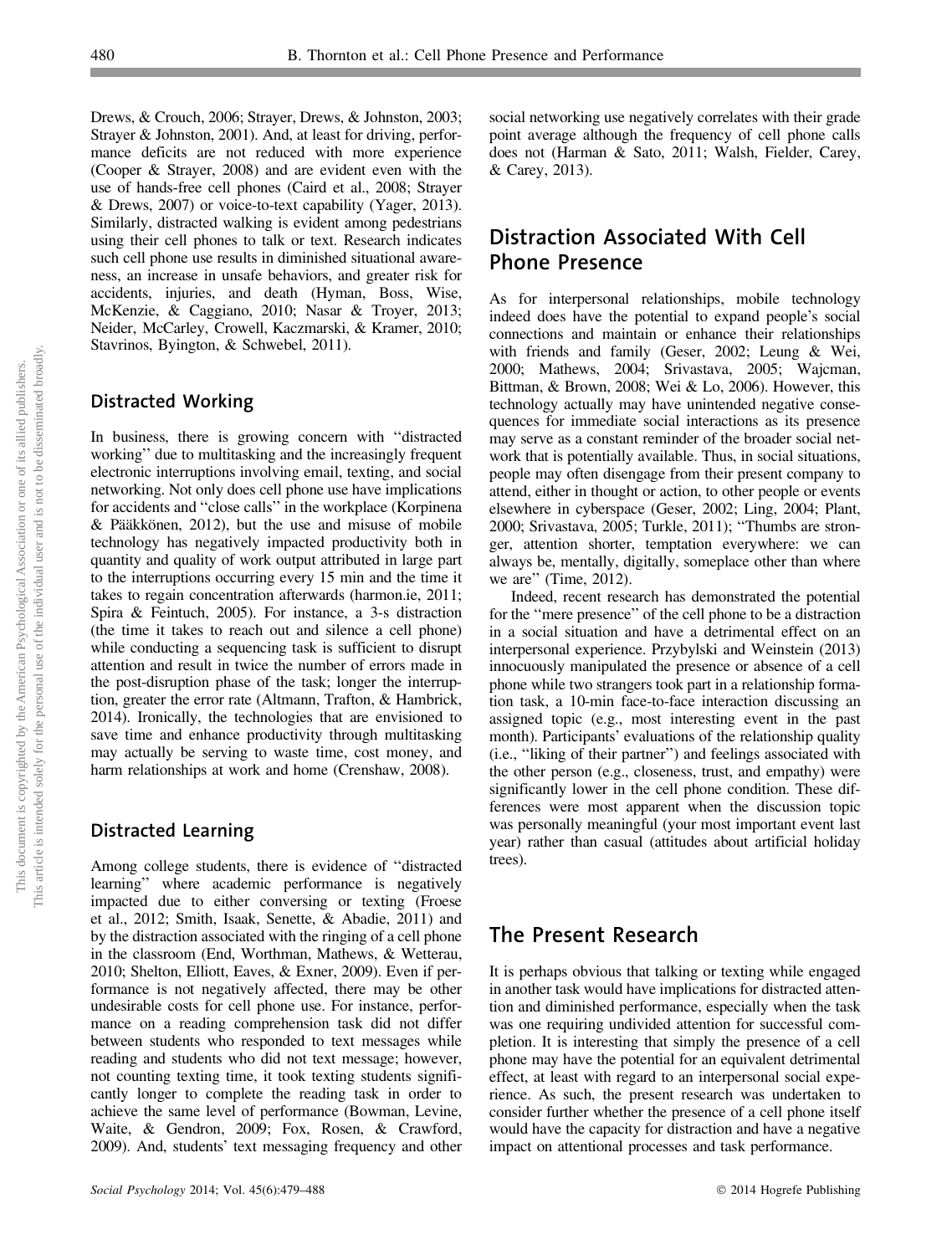# Study 1

#### Participants, Procedure, and Manipulation

Undergraduate students (37 women, 17 men, ranging in age from 18 to 46;  $M_{\text{age}} = 23.8$ ) took part in this study in exchange for extra credit in their introductory psychology class. Scheduled to participate in random pairs, participants were brought into a laboratory where they were seated at separate tables  $(25'' \times 45'')$  facing away from each other. While they could not observe each other while working, participants could both turn to attend to a female experimenter as she provided an explanation of the research and demonstrations of the tasks involved. It was explained that they would be working at a set of timed tasks that required attention and concentration for quick and accurate completion. It was further noted that these tasks were usually timed to see how long it took people to complete them and that the purpose of the present study was to establish baselines for task performance when specified time limits are imposed. Participants would complete two timed digit cancellation tasks and two trail-making tests, followed by two brief questionnaires. These materials were provided in an ordered set through which participants would be directed by the experimenter. Prior to each timed task, the experimenter explained what was to be done while demonstrating with an example task. While participants were doing each task, the experimenter remained out of sight behind a room divider.

#### Experimental Manipulation

When beginning to explain the nature of the research and the timed tasks to the two participants, the experimenter had innocuously placed her cell phone and a stopwatch on the edge of the table of one participant; a spiral notebook of similar size to the cell phone had previously been positioned on the table of the other subject (cf. Przybylski & Weinstein, 2013). Once the tasks had been explained and participants were provided the research materials and ready to begin, the experimenter picked up the stopwatch, but left the cell phone on the table. She then proceeded to have participants begin with the series of timed tasks. Students had not been asked to turn off their cell phones for the duration of the session so as to not bring explicit attention to cell phones, especially among those in the control (notebook) condition; however, there was no indication of an incoming call or text during any experimental session.

#### Materials

#### Digit Cancellation Task

Digit cancellation tasks are common in neuropsychological evaluations used to assess attention, cognitive capacity, and executive functioning (e.g., Della Sala, Laiacona, Spinnler, & Ubezio, 1992; Teuber, 1972). In this study, there were two cancellation tasks involved, one more challenging than the other. For both, participants were presented with a page of 20 rows of 50 single digit numbers singly spaced. The less challenging task was a simple "digit cancellation" task. Each row of digits was preceded by a ''target number'' that the subject was to circle and then proceed to cross off each occurrence of the number appearing in that row; then on to the next row with a different target number (e.g., 2:  $38216275...$ ). The more challenging task was an "*addi*tive cancellation'' task. Again, each row of digits was preceded by a ''target number'' that the subject was to circle and then proceed to cross off any two adjacent numbers that "added up" to the target number (e.g.,  $3: 324618305...$ ). Participants were told when to start and when to stop – 90 s (1.5 min) for the simple cancellation, and 180 s (3 min) for the additive cancellation. For both tasks, participants were permitted to complete cancellations in a row for which they had already circled the target number. Performance on both tasks was assessed by the number of lines completed and a cancellation score based on the total number of targets possible for the lines completed minus the number of errors made (failure to cancel a target or mistakenly cancelled an inappropriate number).

#### Trail Making Test

The Trail Making Test (TMT), often a component of neuropsychological evaluation, is a measure requiring a variety of abilities for successful performance, including attentional processes, mental flexibility, and motor function (Reitan, 1958, 1992; Reitan & Wolfson, 1985). The test is comprised of two components, one more challenging than the other. For the TMT-Part A, the task requires a person to draw a line (without lifting the pencil) as quickly as possible to connect sequentially 25 consecutively numbered circles displayed in a random order on a page (e.g., 1-2-3-4-...). As originally designed, an examiner would point out a mistake requiring the person to retrace the path to correct the sequencing, thus adding on to the time for completion. For the TMT-Part B, the task also requires a person to draw a path between 25 circles, but this time alternating sequentially between a number and letter (e.g., 1-A-2-B-3-C-4-...). A mistake in sequencing would be pointed out and the path retraced in order to correct, thus adding on to the time for completion. Part B is obviously the more difficult task with increased attentional and cognitive demands, more complex rules directing behavior, and visually interfering stimuli (Gaudino, Geisler, & Squires, 1995). In the present study, however, rather than timing how long it took to successfully complete a path, participants' performance would be based on how far they get on the path within a specified amount of time – 15 s for Part A and 30 s for Part B. Participants had been instructed that, should a mistake be made, they simply retrace their path to make a necessary correction. Scoring on both Part A and B was the number of circles sequentially connected; errors (retracing) would result in fewer connected circles. If a sequencing error was not self-corrected, then those errors would be subtracted from the participant's total circles connected.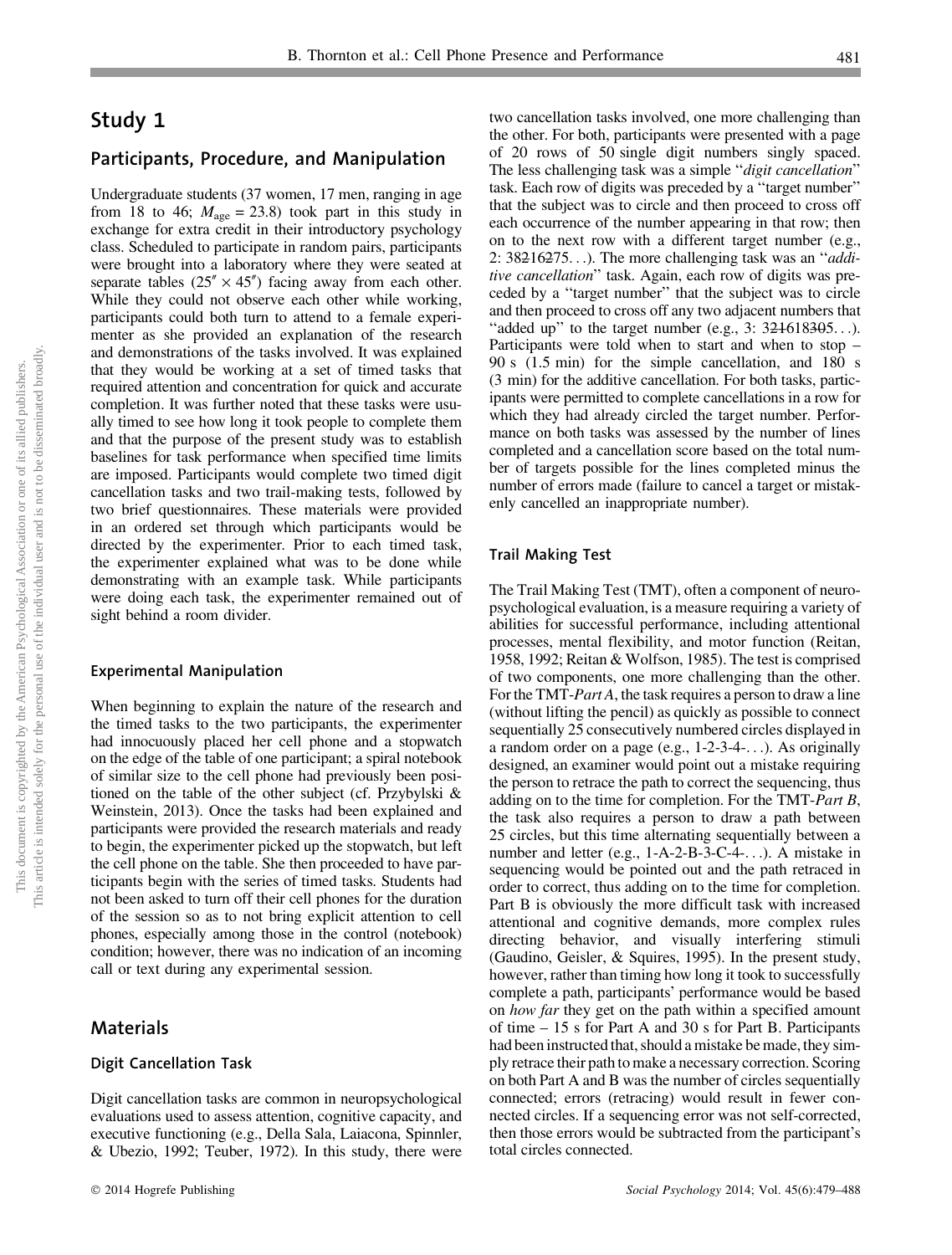#### Attentional Behavior Assessment

The Attentional Behavior Rating Scale (Ponsford & Kinsella, 1991) was adapted to provide for a self-report assessment of attentional difficulties. The original scale was intended for use by external observers to evaluate an individual's level of difficulty with memory, distractability, sustaining attention, and related behavioral problems and is a valid and reliable assessment of attentional behavior that correlates with neuropsychological measures of attention. The present self-assessment is a 14-item questionnaire with each item responded to along a five-point continuum, "never true of me" (1) to "always true of me" (5). Sample items include: ''I am unable to stick to one task for very long," "I make mistakes due to not paying attention," and ''I seldom need prompting to get on with things'' (reverse-scored). Total scores could range from 14 to 70 with higher scores reflecting greater attentional behavior difficulties. The internal consistency of this scale in the present study was very good (Cronbach's  $\alpha = .86$ ).

#### Cell Phone Usage and Possession Attachment Survey

The Cell Phone Usage survey considered the manner in which individuals use their cell phones with items similar to those used in other surveys (e.g., Nielsen, 2013; Time, 2012). Participants indicated how often they used their cell phone for six specific activities (e.g., talking, texting, email), use of their phone, excluding talking, in seven specific situations (e.g., idle time at school/work, waiting in line, while driving), and use of their phone, excluding talking, in conjunction with six other activities (e.g., watching television, walking, shopping). Each item was responded to using a five-point scale, ''rarely or never'' (1) to ''most, or all the time'' (5). Responses to the 19 items were summed to provide an overall assessment of cell phone use; total scores could range from 19 to 95 with higher scores associated with greater overall usage. The internal consistency of this composite measure in the present study was very good ( $\alpha$  = .90). Possession Attachment is a five-item assessment of participants' connection to, and dependence on, their cell phone (Weller, Dieckmann, Mauro, & Slovic, 2010; Weller, Schackleford, Dieckmann, & Slovic, 2013). Sample items include: ''I would feel uncomfortable if I didn't have my phone with me'' and ''I would rather lose my wallet than my cell phone.'' These items were responded to using the same five-point scale; total scores could range from 5 to 25 with higher scores indicating greater possession attachment toward their cell phone. The internal consistency of this measure in the present study was very good ( $\alpha = .85$ ).

## Results and Discussion

Initially, a two-way multivariate analysis of variance (MANOVA) – gender-by-cell phone/notebook condition – was conducted with the digit and additive cancellation task

Table 1. Descriptive statistics for task performance assessments and self-report measure by cell phone presence (Study 1)

|                       |       | <b>Notebook</b> | Cell phone |       |  |
|-----------------------|-------|-----------------|------------|-------|--|
|                       | Mean  | SD              | Mean       | SD    |  |
| Digit cancellation    |       |                 |            |       |  |
| Number of lines       | 10.79 | 2.06            | 11.23      | 2.36  |  |
| Correct cancellations | 61.46 | 11.69           | 62.46      | 12.85 |  |
| Additive cancellation |       |                 |            |       |  |
| Number of lines       | 7.00  | 1.89            | 7.65       | 1.47  |  |
| Correct cancellations | 23.25 | 6.10            | 19.81      | 4.30  |  |
| Trail making test     |       |                 |            |       |  |
| Part A                | 17.17 | 5.31            | 16.77      | 4.12  |  |
| Part B                | 15.46 | 4.35            | 12.42      | 3.88  |  |
| Attentional behavior  | 41.33 | 7.92            | 39.46      | 8.09  |  |
| Cell phone use        | 49.46 | 14.21           | 52.15      | 12.35 |  |
| Possession attachment | 14.42 | 5.02            | 14.65      | 4.96  |  |

performance scores and the TMT Part A and B scores serving as dependent measures. As there was no effect due to subject sex or any interaction ( $Fs < 2$ ), data were collapsed across gender and analyzed and reported on in the aggregate. Descriptive statistics are presented in Table 1.

#### Digit Cancellations

For the simple digit cancellation task, there were no differences as to the number of lines completed or the number of correct cancellations due to presence of a cell phone or notebook ( $Fs < 1$ ). Neither was there a difference with regard to the number of lines completed with the additive cancellation task  $(F < 2)$ . However, the correct additive cancellations achieved did differ significantly as a function of the cell phone presence versus notebook,  $F(1, 48) = 5.38, p < .05, \eta_{\rm p}^2 = .10$ . On this more demanding task, those with the cell phone had poorer performance than those with the notebook  $(Ms = 19.81$  and 23.25, respectively).

#### Trail Making Tests

Considering the performance on Part A of the TMT, the number of sequential circles successfully realized did not differ between the cell phone and notebook presence  $(F < 1)$ . On the more difficult Part B task, however, those with the cell phone present achieved fewer circles  $(M = 12.42)$  than their counterparts with the notebook  $(M = 15.46), F(1, 48) = 6.79, p < .05, \eta_{p}^{2} = .12.$ 

#### Ancillary Analyses

A separate two-way MANOVA (gender-by-cell phone/ notebook condition) was conducted to evaluate possible differences in age, self-reported attentional difficulties, cell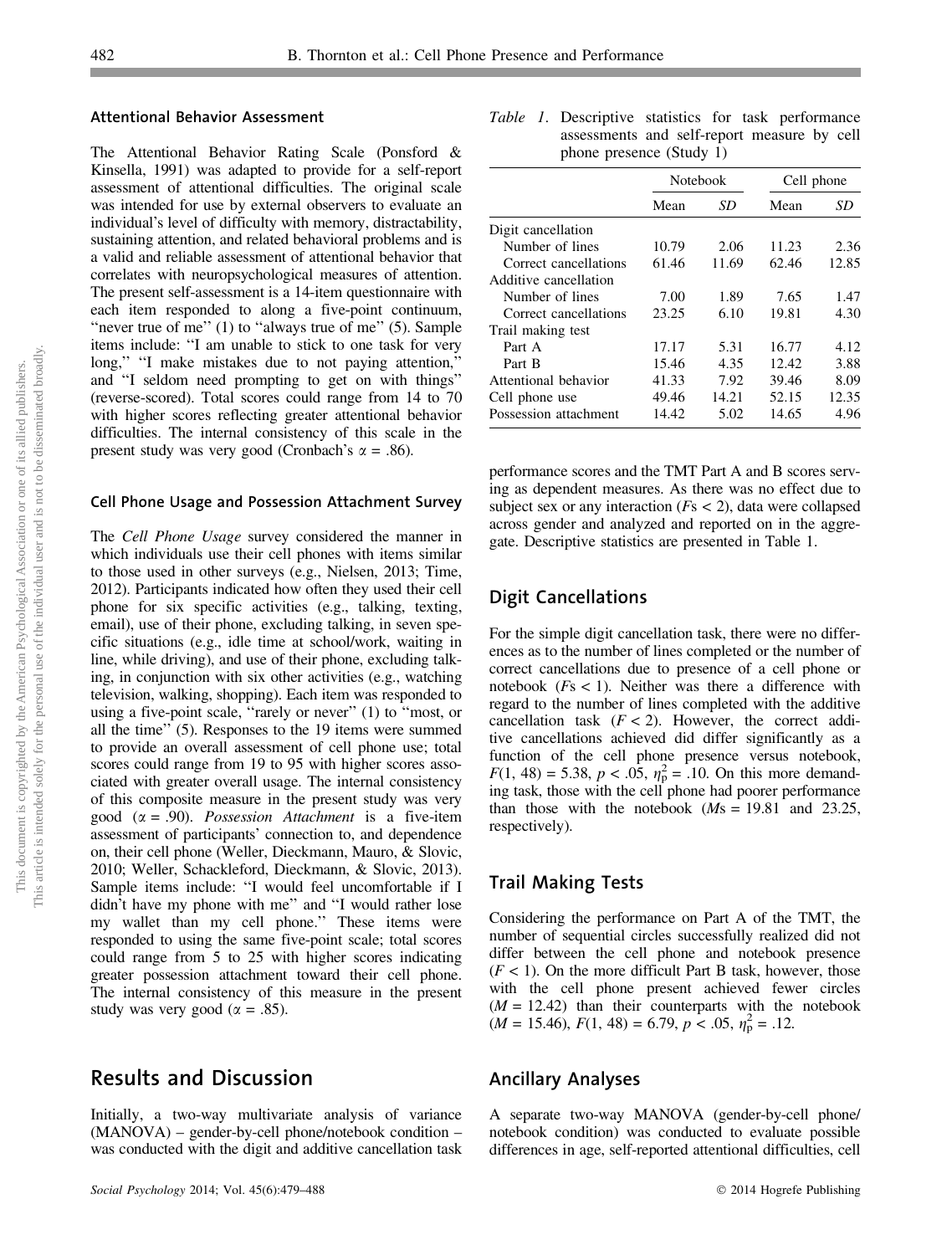|                                     |                | $\mathfrak{D}_{\mathfrak{p}}$ |                  | 4              | 5                | 6                |                  | 8                | 9                | 10               |
|-------------------------------------|----------------|-------------------------------|------------------|----------------|------------------|------------------|------------------|------------------|------------------|------------------|
| $1. \text{Age}$                     |                | $-.14$                        | $-.37^b$         | $-.43^{\rm b}$ | $-.09$           | $-.12$           | $-.01$           | $-.07$           | .03              | $-.16$           |
| 2. Attentional behavior             | $-.10$         |                               | .07              | .11            | $-.18$           | $-.13$           | $-.09$           | $-.14$           | $-.18$           | .01              |
| 3. Cell phone use                   | $-.45^{\rm b}$ | .10                           |                  | $.71^{\circ}$  | .08              | .10              | .01              | .09              | .21              | $-.02$           |
| 4. Possession attachment            | $-.39^{b}$     | .21                           | .57 <sup>c</sup> |                | $-.10$           | .08              | $-.06$           | $-.02$           | .04              | $-.05$           |
| 5. Digit – number of lines          | .15            | $-.25$                        | $-.04$           | $-.16$         | $\equiv$         | $-.74c$          | $.51^{\circ}$    | .34 <sup>a</sup> | .25              | .20              |
| 6. Digit – correct cancellations    | .12            | $-.24$                        | $-.05$           | $-.18$         | $.63^{\circ}$    | $\equiv$         | .48 <sup>c</sup> | .40 <sup>c</sup> | .41 <sup>b</sup> | .24              |
| 7. Additive – number of lines       | .21            | $-.08$                        | $-.15$           | $-.06$         | .52 <sup>c</sup> | $.52^{\circ}$    | $=$              | .41 <sup>b</sup> | .42 <sup>b</sup> | .24              |
| 8. Additive – correct cancellations | .11            | $-.17$                        | $-.04$           | $-.03$         | $.33^{b}$        | .40 <sup>b</sup> | $.45^{b}$        | -                | .34 <sup>a</sup> | .42 <sup>b</sup> |
| 9. Trail making $- A$               | .08            | .09                           | $-.02$           | $-.11$         | .19              | .20              | .23              | .13              | $\equiv$         | .48 <sup>b</sup> |
| 10. Trail making $- B$              | $-.14$         | .02                           | .20              | .02            | .15              | .25              | .22              | .35 <sup>a</sup> | .29 <sup>a</sup> |                  |

Table 2. Correlations among individual difference variables and task performance assessments (Study 1 above diagonal; Study 2 below diagonal)

*Note.*  ${}^{a}p < .05; {}^{b}p < .01; {}^{c}p < .001.$ 

phone usage, and cell phone attachment (as there were no missing data on the individual difference assessments, participants' summed scores served as the basis for analysis and reporting). For each of these, there were no significant differences by sex of subject, condition, or interaction  $(Fs \leq 2)$ . Descriptive statistics collapsed across gender are presented in Table 1 also. Correlations among these individual difference assessments and task performance measures are presented in Table 2 (above the diagonal). While attentional behavior was not related to age, older participants did report less cell phone use and less possession attachment. However, performances on either the cancellation tasks or trail making tests were not significantly related to age, attention, usage, or attachment in any systematic manner.

#### Moderation Analysis

In consideration of possible moderators of the cell phone effect, moderated multiple regression analyses (Aiken & West, 1991) were conducted for both the additive cancellation and the TMT-B tasks with age and individual difference variables included along with cell phone experimental condition as predictors with task performance as the criterion. This provides not only for first-order effects, but also higher-order interaction effects between the categorical variable (dummy-coded  $1 =$  phone,  $0 =$  no phone) and the different continuous predictor variables (each having been centered prior to inclusion in the regression). Results of the overall regressions for the additive task and the TMT-B were not significant,  $F<sub>s</sub>(9, 40) \le 1.5$ . The unstandardized regression coefficients for each of the predictor variables are presented in Table 3. For both regressions, phone condition provided the only significant contribution. Moreover, there were no significant interaction effects between phone condition and age or individual differences indicative of a moderating influence.

Results of this study provide support for a ''mere presence'' effect of the cell phone in reducing attentional capacity and performance, but only when the task was more attentionally and cognitively demanding. Interestingly, based on the number of lines completed, the quantity of work was comparable for cell phone and notebook groups;

Table 3. Regression analysis summaries predicting performance as a function of cell phone presence, age, and individual differences in attention, usage, and possessiveness

|                               | Study 1                |                 |                     |                 | Study 2               |                 |                     |                 |
|-------------------------------|------------------------|-----------------|---------------------|-----------------|-----------------------|-----------------|---------------------|-----------------|
|                               | Additive cancellation  |                 | Trail making part B |                 | Additive cancellation |                 | Trail making part B |                 |
|                               | $b$ (SE <sub>b</sub> ) |                 | $b(SE_h)$           |                 | $b(SE_h)$             |                 | $b(SE_h)$           |                 |
| Phone condition               | $-3.53(1.56)$          | $-2.27^{\rm a}$ | $-3.29(1.15)$       | $-2.86^{\rm b}$ | $-4.54(2.18)$         | $-2.08^{\rm a}$ | $-2.88(1.24)$       | $-2.33^{\rm a}$ |
| Age                           | $-0.12(0.19)$          | 0.66            | $-0.21(0.14)$       | $-1.49$         | $-0.06(0.23)$         | $-0.27$         | $-0.08(0.12)$       | $-0.68$         |
| Attention                     | $-0.49(0.15)$          | $-0.34$         | $-0.17(0.11)$       | $-1.53$         | $-0.12(0.22)$         | $-0.54$         | $-0.18(0.12)$       | $-1.53$         |
| Usage                         | 0.17(0.11)             | 1.51            | 0.11(0.08)          | 1.33            | $-0.08(0.21)$         | $-0.37$         | 0.10(0.11)          | 0.87            |
| Possesiveness                 | $-0.47(0.33)$          | $-1.42$         | $-0.41(0.24)$       | $-1.71$         | 0.23(0.53)            | 0.44            | $-0.03(0.28)$       | 0.11            |
| Phone $\times$ Age            | 0.11(0.26)             | 0.40            | 0.06(0.19)          | 0.31            | 0.22(0.34)            | 0.64            | 0.06(0.18)          | 0.32            |
| Phone $\times$ Attention      | 0.15(0.21)             | 0.70            | 0.23(0.15)          | 1.51            | 0.42(0.28)            | 0.15            | 0.36(0.22)          | 1.64            |
| Phone $\times$ Usage          | $-0.26(0.19)$          | $-1.38$         | $-0.18(0.14)$       | $-1.34$         | 0.08(0.28)            | 0.29            | $-0.09(0.15)$       | $-0.62$         |
| Phone $\times$ Possessiveness | 0.79(0.47)             | 1.68            | 0.46(0.35)          | 1.31            | $-0.35(0.67)$         | $-0.53$         | $-0.08(0.35)$       | $-0.23$         |

*Note.*  ${}^{a}p < .05; {}^{b}p < .01$ .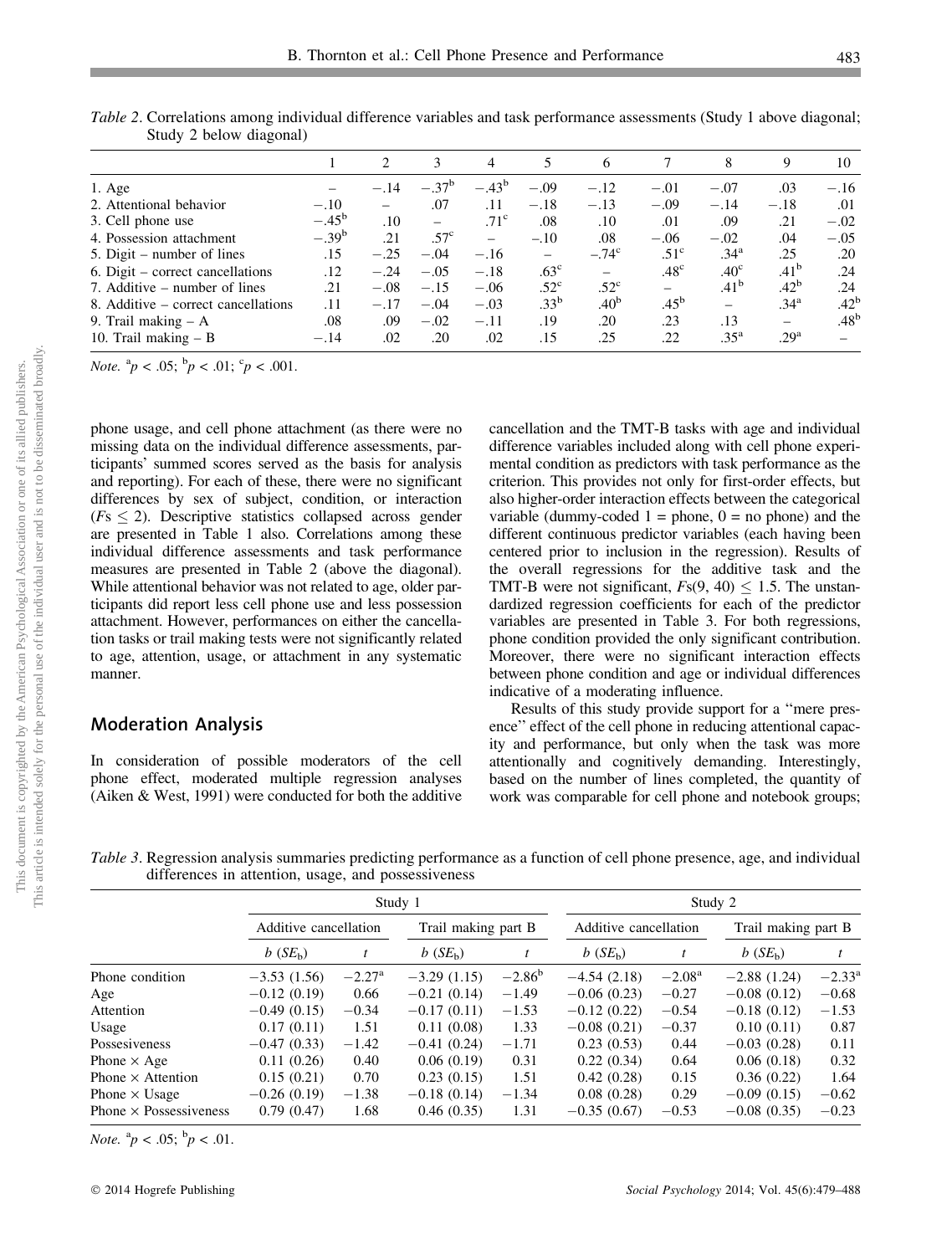it was the quality of the work (i.e., accuracy) that suffered. In addition, the results would suggest that gender or age differences, self-reported attentional difficulties, and cell phone usage or attachment are not likely moderating or mediating variables of this unintended negative consequence.

## Study 2

A second study was conducted in an attempt to replicate the findings of the first study outside of a laboratory context. In particular, students in two separate statistics classes volunteered to take part in this study which considered the presence (not the use) of a cell phone on task performance in a group setting. Whereas the previous study relied on the presence of the experimenter's cell phone, this study utilized the presence of the students' own phones.

#### Participants, Procedure, and Manipulation

Participants were students in two different statistics classes who were in attendance on the day the study was conducted. In exchange for their participation, an extra credit point would be earned toward their course grade. Based on a coin toss, one class was selected to be the experimental group (cell phone presence) while the other class served as a control group (no cell phone presence). The experimental class consisted of 23 students (14 women, 9 men, ranging in age from 19 to 48;  $M_{\text{age}} = 24.6$ ), whereas the control class consisted of 24 students (17 women, 7 men, ranging in age from 18 to 47;  $M_{\text{age}} = 24.2$ ). As in the previous study, it was explained to both classes that they would be working at a set of timed tasks that required attention and concentration for quick and accurate completion. It was also noted that these tasks were usually timed to see how long it took people to complete them and that the purpose of the present study was to establish baselines for task performance when specified time limits are imposed. With the research materials provided in an ordered set, students would complete the digit cancellation tasks and trailmaking tests, and then the attentional behavior and cell phone usage surveys, as directed by the instructor.

#### Experimental Manipulation

In the experimental class, the students were asked to get their cell phones out and place them on their desktops prior to starting (not surprising, everyone had one; and class policy was for phones to be turned off during class). It was explained that one survey they would be completing was concerned with cell phones (brands, models, features, etc.) and they were being asked to have their phones ready in order to avoid confusion and be expedient. In the control class, there was no mention of cell phones or cell phone survey; and class policy was to have phones turned off and put away during class. In either class, there was no indication of any incoming call or text while data collection was underway.

## Materials

All research materials were the same as those previously described for Study 1. Considering the self-report measures in this second study, the overall internal consistency was very good for the Attentional Behavior Assessment  $(\alpha = .89)$ , Cell Phone Usage Survey ( $\alpha = .88$ ), and Possession Attachment ( $\alpha = .81$ ).

## Results and Discussion

A two-way MANOVA (gender-by-experimental condition) was conducted with the two cancellations tasks and two trail making tests serving as dependent measures. Again, there was no significant main or interaction effect involving sex of participants ( $Fs < 1.8$ ). Data were subsequently collapsed across gender and analyzed and reported on in the aggregate. Descriptive statistics are presented in Table 4.

#### Digit Cancellations

For the simple digit cancellation task, neither the number of lines completed nor the number of correct cancellations achieved differed with the presence or not of a cell phone  $(Fs < 1)$ . For the additive cancellation, the number of lines completed also did not differ between experimental conditions  $(F < 1)$ . However, the number of correct additive cancellations did differ significantly as a function of the cell phone presence manipulation,  $F(1, 45) = 5.80$ ,  $p < .05$ ,  $n_p^2 = .11$ . On the more demanding task, the performance

Table 4. Descriptive statistics for task performance assessments and self-report measures by cell phone presence (Study 2)

|                       | No cell phone |       | Cell phone |       |  |
|-----------------------|---------------|-------|------------|-------|--|
|                       | Mean          | SD    | Mean       | SD    |  |
| Digit cancellation    |               |       |            |       |  |
| Number of lines       | 12.52         | 3.19  | 12.33      | 3.10  |  |
| Correct cancellations | 67.43         | 14.16 | 66.00      | 13.09 |  |
| Additive cancellation |               |       |            |       |  |
| Number of lines       | 8.39          | 3.06  | 9.17       | 3.27  |  |
| Correct cancellations | 26.17         | 6.30  | 21.29      | 7.51  |  |
| Trail making test     |               |       |            |       |  |
| Part A                | 14.37         | 5.94  | 15.79      | 5.13  |  |
| Part B                | 16.91         | 4.08  | 14.50      | 4.14  |  |
| Attentional behavior  | 39.39         | 8.18  | 43.38      | 8.73  |  |
| Cell phone use        | 52.22         | 12.57 | 48.46      | 11.88 |  |
| Possession attachment | 15.87         | 5.13  | 14.67      | 4.78  |  |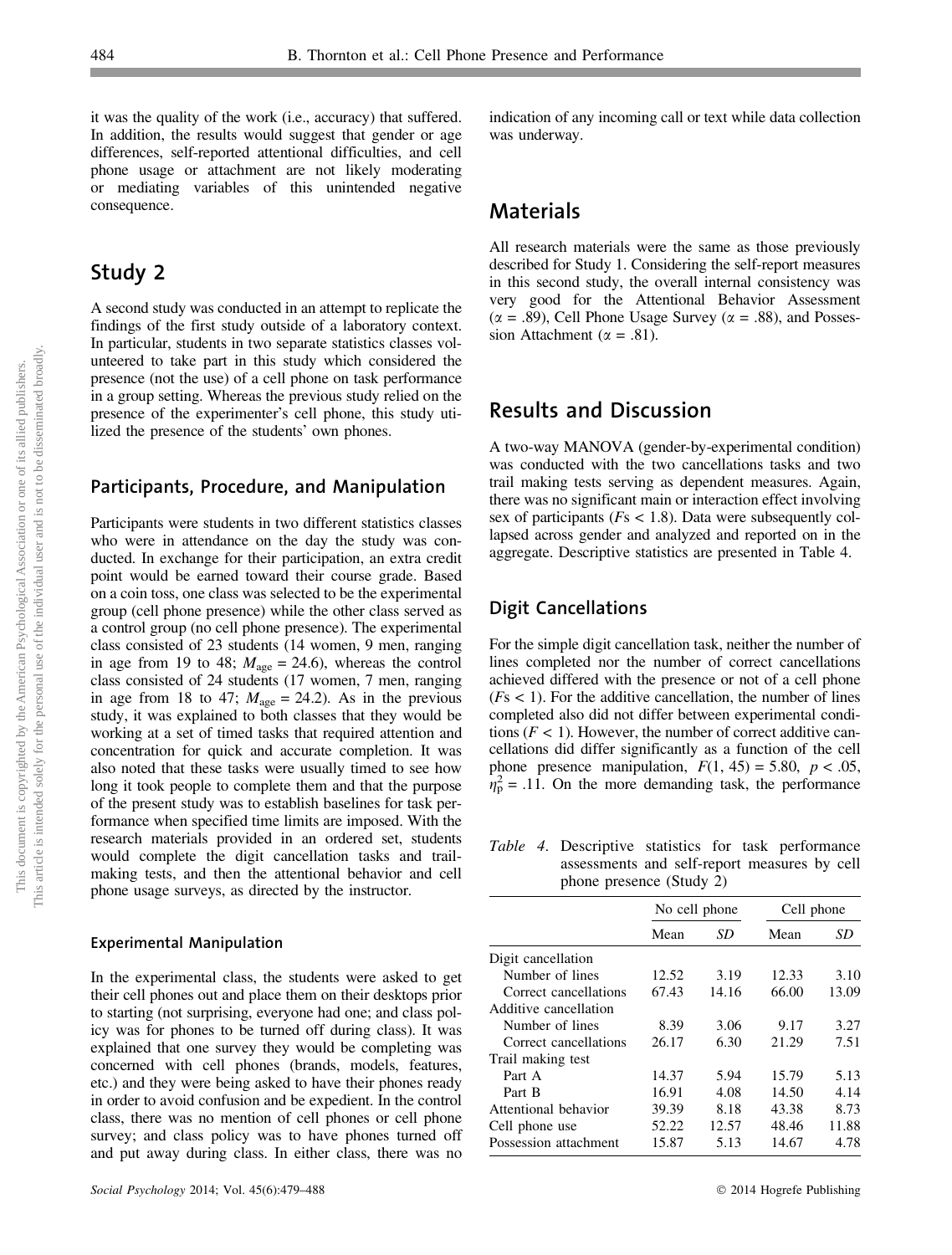of those with the cell phone present  $(M = 21.29)$  was lower than those with no cell phone presence  $(M = 26.17)$ .

#### Trail Making Tests

Performance on the easier Part A of the TMT – the number of sequential circles successfully realized – did not differ due to the manipulated presence of the cellphone  $(F < 1)$ . However, performance on the more difficult Part B task did with fewer sequential circles achieved with the cell phone present  $(M = 14.50)$  compared to not present  $(M = 16.91), F(1, 45) = 4.05, p = .05, \eta_{\rm p}^2 = .08.$ 

#### Ancillary Analyses

An additional gender-by-experimental condition MANOVA was conducted in consideration of possible differences in age, self-reported attentional difficulties, cell phone usage, and cell phone attachment (with no missing data on the individual difference assessments, participants' summed scores served as the basis for analysis and reporting). For each of these, there were no significant differences by sex of subject, condition, or interaction ( $Fs \leq 2.5$ ). Descriptive statistics collapsed across gender also appear in Table 4. Correlations among these individual difference assessments and task performance measures are presented in Table 2 (below the diagonal). Again, attentional behavior was not related to age, but older participants did report less cell phone use and less possession attachment. However, performances on either the cancellation tasks or trail making tests were not significantly related to age, attention, usage, or attachment in any systematic manner.

#### Moderation Analysis

As in the previous study, moderated multiple regression analyses were conducted with additive cancellation and TMT-B task performance serving as criterion with age and individual difference variables included along with cell phone experimental condition as predictors. Again, the overall regressions for the additive task and the TMT-B were not significant,  $F<sub>s</sub>(9, 37) \le 1.7$ . Unstandardized regression coefficients for each of the predictor variables are presented in Table 3. For both regressions, phone condition provided the only significant contribution; none of the interaction effects proved significant.

Results of this study provide convergent support for the presence of a cell phone having a negative impact on performance when the tasks are more attentionally and cognitively demanding. The correlational results and regression analyses again indicate that relatively little variance in task performance can be accounted for by gender, age, attentional differences, or varying degrees of cell phone use or attachment. And, while this study was quasi-experimental given the use of intact groups, there were no differences between the two classes with regard to these variables;

the only difference observed between the two groups was with regard to task performance on the more demanding tasks.

## General Discussion

As previously noted, there is considerable evidence of attention and performance deficits associated with the actual use of a cell phone while multitasking whether it be driving, walking, working, or learning, and perhaps not unexpectedly so. However, the potential that the presence of the cell phone itself, even if not being used, could serve as a distractor and result in attentional and performance deficits is interesting and possibly equally problematic. The present findings with task performance are consistent with, and expand upon, recent research demonstrating negative implications of the cell phone's presence for interpersonal relationships (Przybylski & Weinstein, 2013).

Interestingly, in the present studies, the distracting effect of the cell phone's ''mere presence'' was not observed on simple tasks, but was apparent on the more complex tasks. Relatedly, Przybylski and Weinstein (2013) reported less magnitude of this effect with a casual discussion topic relative to a more meaningful one (i.e., simple vs. complex task). These findings parallel those observed for social facilitation where the presence of others has been shown to enhance or diminish a person's performance depending on task difficulty. Zajonc's (1965) drive theory posits that the ''mere presence'' of others produces arousal which contributes to enhanced performance on simple tasks but interferes with performance on complex ones. Alternatively, the presence of others may prove distracting and the conflict between attending to others and attending to the task is responsible for any arousal and subsequent enhanced or diminished performance (Baron, 1986). Social facilitation or inhibition indeed results from cognitive factors and attentional focus, not just heightened arousal (e.g., Huguet, Galvaing, Monteil, & Dumas, 1999). Whether the mere presence of a cell phone is capable of producing heightened arousal is not apparent, although that may be something further research might consider. However, the diminished performance observed with the cell phone's presence is indicative of attentional and cognitive deficits, just as it is with distracted driving (e.g., Strayer & Johnston, 2001). Considering attentional resources and cognitive capacity to be finite and utilized as a function of task demands, performance deficits due to multitasking may be minimal with simple tasks as they can be done with little or no attentional resources; more complex tasks, however, place a greater demand on attentional and cognitive resources and increase the potential for performance deficits (e.g., Kahneman, 1973; Schneider & Shiffrin, 1977).

Mobile technology indeed offers the ability to be constantly connected and the potential for contact with a very broad social and informational network (Plant, 2000; Srivastava, 2005; Turkle, 2011). These attributes are what likely contribute to the cell phone's conditioned stimulus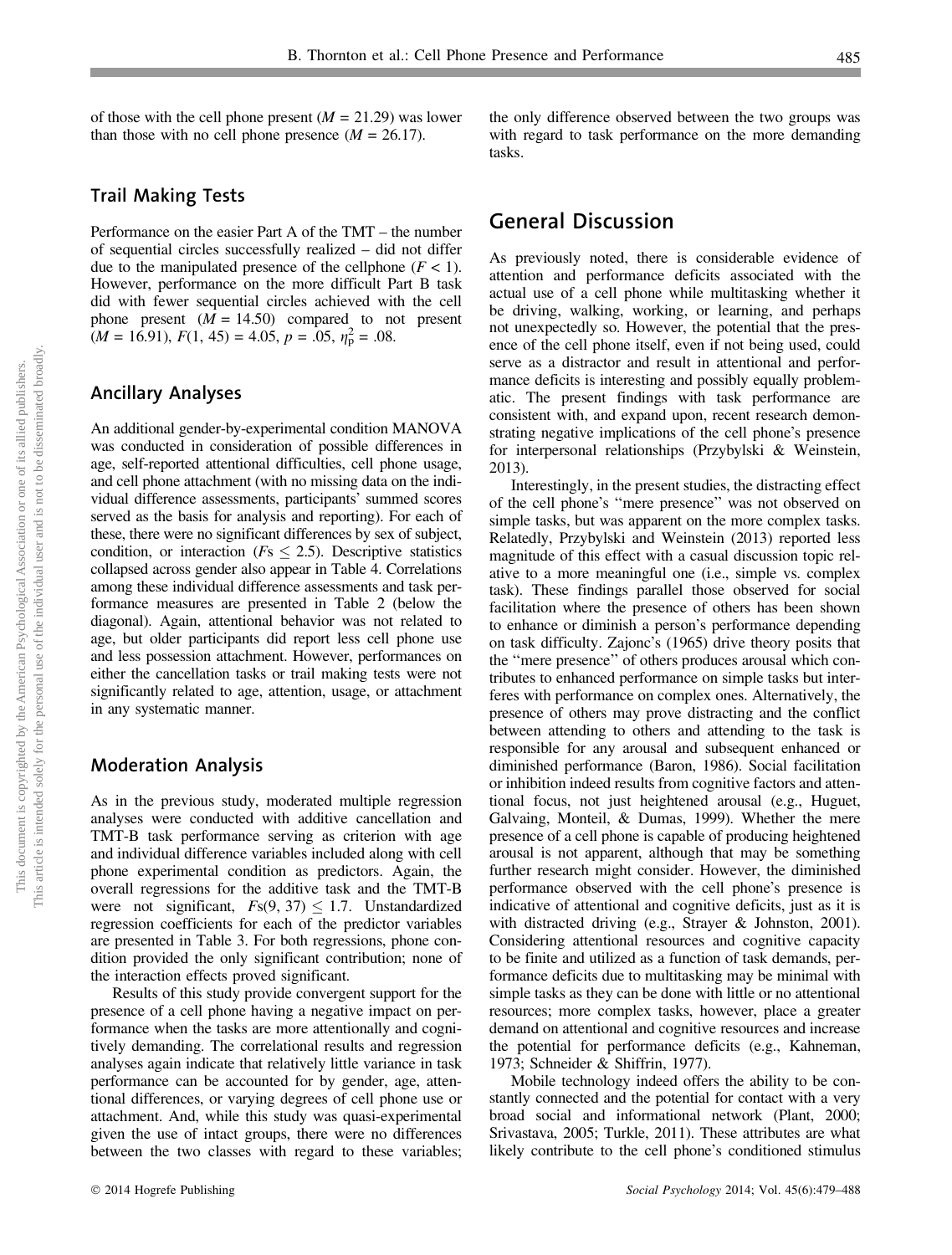This article is intended solely for the personal use of the individual user and is not to be disseminated broadly.This article is intended solely for the personal use of the individual user and is not to be disseminated broadly This document is copyrighted by the American Psychological Association or one of its allied publishers. This document is copyrighted by the American Psychological Association or one of its allied publishers.

properties whereby its simple presence is capable of creating a distraction from the immediate task or situation at hand and elicit awareness of that wider social network that one is not part of at the moment. This is analogous to other instances in which "thoughts unrelated to task" evoked by external stimuli may cause the mind to wander and potentially interfere with task performance, especially with more complex tasks dependent on attending to task-relevant stimuli (Smallwood & Schooler, 2006). It is easier to maintain task attention when there are fewer stimuli present that may evoke thoughts unrelated to task (McVay & Kane, 2010). The frequency of these unrelated thoughts is a function of task complexity and associated attentional/cognitive demands; with simple tasks, the mind is more likely to wander, and can afford to do so, without affecting task performance (Kane et al., 2007). And, less mind-wandering and greater ability to stay task-focused is evident among people with greater working memory capacity. While task performance did not covary much with self-reported differences in attentional difficulties in the present studies, perhaps working memory capacity may be an individual difference variable that would moderate the cell phone's mere presence effect.

The use of student samples in the present research may be a limitation, especially with regard to the potential for generational differences. For instance, whereas young people disproportionately have adopted the newer technology embodied in ''smartphones,'' their use has been increasing among older groups (Nielsen, 2013; Time, 2012). Ages of the students here ranged from 18 to mid-40 s (a positively skewed distribution) and there was evidence of cell use and possessiveness to be negatively correlated with age and suggestive of a generational issue. However, age, cell use, and possessiveness were essentially unrelated to self-reported attentional problems or task performances. This may not prove to be the case when older groups are considered in greater numbers. On the other hand, as older individuals become more enmeshed with mobile technology, any generational differences may diminish.

The subtle diversion introduced by the simple presence of a cell phone may have implications that could be quite wide-ranging with regard to impacting interpersonal interactions, driving, performance in school, and productivity in the work place. Although rules and regulations have been put in place to restrict cell phone use while driving, in classrooms, and in the workplace, if the mere presence of the cell phone has the potential to be distracting, then it may necessitate more of an ''out of sight, out of mind'' requirement in some instances. In addition, if the presence of a cell phone and what it may represent is sufficient to produce diminished attention and performance deficits under certain circumstances, then further research may consider whether other mobile technology with enhanced or expanded capabilities (e.g., smartphones and tablets) has the potential to do the same.

# References

Aiken, L. S., & West, S. G. (1991). Multiple regression: Testing and interpreting interactions. Newbury Park, CA: Sage.

- Altmann, E. M., Trafton, J. G., & Hambrick, D. Z. (2014). Momentary interruptions can derail the train of thought. Journal of Experimental Psychology: General, 143, 215–226.
- Baron, R. S. (1986). Distraction/conflict theory: Progress and problems. In L. Berkowitz (Ed.), Advances in experimental social psychology (Vol. 19, pp. 1–40). Orlando, FL: Academic Press.
- Bowman, L. L., Levine, L. E., Waite, B. M., & Gendron, M. (2009). Can students really multitask? An experimental study of instant messaging while reading. Computers & Education, 54, 927–931.
- Caird, J. K., Willness, C. R., Steel, P., & Scialfa, C. (2008). A meta-analysis of the effects of cell phones on driver performance. Accident Analysis and Prevention, 40, 282–1293.
- Carr, N. (2010). The shallows: What the internet is doing to our brains. New York, NY: Norton.
- Cellular Telecommunications Industry Association. (2012). 50 Wireless Quick Facts. Washington, DC: CTIA-The Wireless Association. Retrieved from http://www.ctia.org/advocacy/ research/index.cfm/aid/10323
- Cooper, J. M., & Strayer, D. L. (2008). Effects of simulator practice and real-world experience on cell-phone-related driver distraction. Human Factors, 50, 893–902.
- Crenshaw, D. (2008). The myth of multitasking: How ''doing it all'' gets nothing done. San Francisco, CA: Jossey-Bass.
- Della Sala, S., Laiacona, M., Spinnler, H., & Ubezio, C. (1992). A cancellation test: Its reliability in assessing attentional deficits in Alzheimer's disease. Psychological Medicine, 22, 885–901.
- Duggan, M., & Rainie, L. (2012). Cell phone activities 2012. Washington, DC: Pew Research Center. Retrieved from http://pewinternet.org/Reports/2012/Cell-Activities.aspx
- End, C. M., Worthman, S., Mathews, M. B., & Wetterau, K. (2010). Costly cell phones: The impact of cell phone rings on academic performance. Teaching of Psychology, 37, 55–57.
- Fox, A. B., Rosen, J., & Crawford, M. (2009). Distractions, distractions: Does instant messaging affect college students' performance on a concurrent reading comprehension task? CyberPsychology & Behavior, 12, 51–53.
- Froese, A. D., Carpenter, C. N., Inman, D. A., Schooley, J. R., Barnes, R. B., Brecht, P. W., & Chacon, J. D. (2012). Effects of classroom cell phone use on expected and actual learning. College Student Journal, 46, 323–332.
- Gaudino, E. A., Geisler, M. W., & Squires, N. K. (1995). Construct validity in the Trail Making Test: What makes Part B harder? Journal of Clinical and Experimental Neuropsychology, 17, 529–535.
- Geser, H. (2002). Towards a (meta-)sociology of the digital sphere. In Sociology in Switzerland: Towards Cybersociety and Vireal Social Relations. Zurich, Switzerland: Retrieved from http://socio.ch/intcom/t\_hgeser13.htm
- Harman, B. A., & Sato, T. (2011). Cell phone use and grade point average among undergraduate university students. College Student Journal, 45, 544–549.
- harmon.ie. (2011). I can't get my work done! How collaboration and social tools drain productivity. Milpitas, CA: harmon.ie. Retrieved from http://harmon.ie/Downloads/ DistractionSurveyResults
- Huguet, P., Galvaing, M. P., Monteil, J. M., & Dumas, F. (1999). Social presence effects in the Stroop task: Further evidence for an attentional view of social facilitation. Journal of Personality and Social Psychology, 77, 1011–1025.
- Hyman, I. E., Boss, S. M., Wise, B. M., McKenzie, K. E., & Caggiano, J. M. (2010). Did you see the unicycling clown? Inattentional blindness while walking and talking on a cell phone. Applied Cognitive Psychology, 24, 597–607.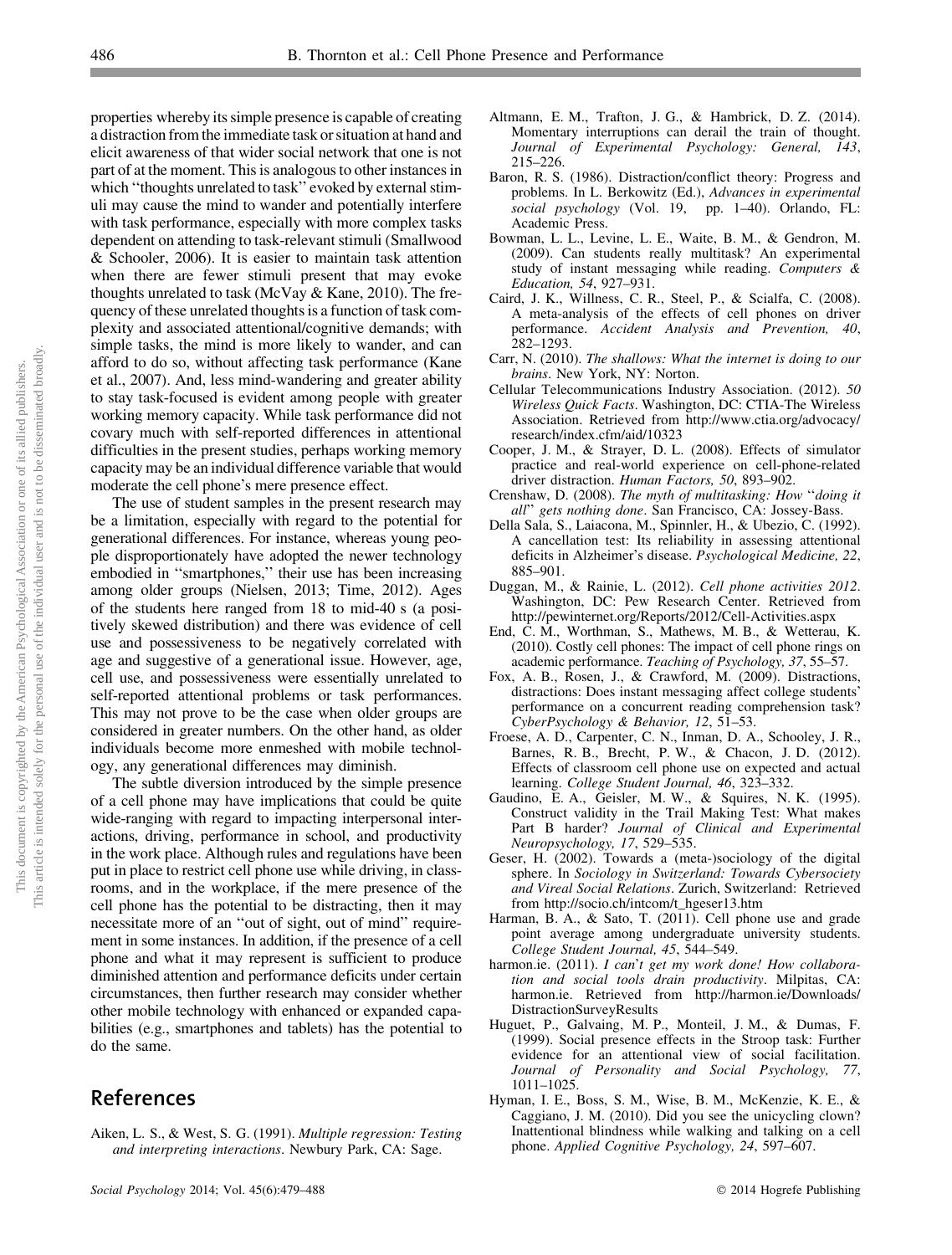- Kahneman, D. (1973). Attention and effort. Englewood Cliffs, NJ: Prentice-Hall.
- Kane, M. J., Brown, L. H., McVay, J. C., Silvia, P. J., Myin-Germeys, I., & Kwapil, T. R. (2007). An experiencesampling study of working memory and executive control in daily life. Psychological Science, 18, 614–621.
- Korpinena, L., & Pääkkönen, R. (2012). Accidents and close call situations connected to the use of mobile phones. Accident Analysis and Prevention, 45, 75–82.
- Leung, L., & Wei, R. (2000). More than just talk on the move: A use-and-gratification study of the cellular phone. Journalism and Mass Communication Quarterly, 77, 308–320.
- Ling, R. (2004). The mobile connection: The cell phone's impact on society. Burlington, MA: Morgan Kaufmann.
- Mathews, R. (2004). The psychosocial aspects of mobile phone use amongst adolescents. InPsych, 26, 16–19.
- McVay, J. C., & Kane, M. J. (2010). Does mind wandering reflect executive function or executive failure? Comment on Smallwood and Schooler (2006) and Watkins (2008). Psychological Bulletin, 136, 188–197.
- Nasar, J. L., & Troyer, D. (2013). Pedestrian injuries due to mobile phone use in public places. Accident Analysis and Prevention, 57, 91–95.
- Neider, M. B., McCarley, J. S., Crowell, J. A., Kaczmarski, H., & Kramer, A. F. (2010). Pedestrians, vehicles, and cell phones. Accident Analysis and Prevention, 42, 589–594.
- Nielsen. (2013). The mobile consumer: A global snapshot. Retrieved from http://www.prepaidmvno.com/wp-content/ uploads/2013/02/Mobile-Consumer-Report-2013.pdf
- Perlow, L. (2012). Sleeping with your smartphone: How to break the 24/7 habit and change the way you work. Cambridge, MA: Harvard Business Press.
- Plant, S. (2000). On the mobile: The effects of mobile telephones on social and individual life. Schaumburg, IL: Motorola. Retrieved from http://web.archive.org/web/ 20070127165250/http://www.motorola.com/mot/doc/0/267\_ MotDoc.pdf
- Ponsford, J., & Kinsella, G. (1991). The use of a rating scale of attentional behaviour. Neuropsychological Rehabilitation, 1, 241–257.
- Przybylski, A. K., & Weinstein, N. (2013). Can you connect with me now? How the presence of mobile communication technology influences face-to-face conversation quality. Journal of Social and Personal Relationships, 30, 1–10.
- Reitan, R. M. (1958). Validity of the Trail Making Test as an indicator of organic brain damage. Perceptual and Motor Skills, 8, 271–276.
- Reitan, R. M. (1992). Trail Making Test: Manual for administration and scoring. Tucson, AZ: Reitan Neuropsychology Laboratory.
- Reitan, R. M., & Wolfson, D. (1985). The Halstead-Reitan Neuropsychological Test Battery: Theory and clinical interpretation. Tucson, AZ: Neuropsychology Press.
- Schneider, W., & Shiffrin, R. M. (1977). Controlled and automatic human information processing: I Detection, search, and attention. Psychological Review, 84, 1-66.
- Shelton, J. T., Elliott, E. M., Eaves, S. D., & Exner, A. L. (2009). The distracting effects of a ringing cell phone: An investigation of the laboratory and the classroom setting. Journal of Environmental Psychology, 29, 513–521.
- Smallwood, J., & Schooler, J. W. (2006). The restless mind. Psychological Bulletin, 132, 946–958.
- Smith, A. (2012). The best (and worst) of mobile connectivity. Washington, DC: Pew Research Center. Retrieved from http://pewinternet.org/Reports/2012/Best-Worst-Mobile.aspx
- Smith, T. S., Isaak, M. I., Senette, C. G., & Abadie, B. G. (2011). Effects of cell-phone and text-message distractions

on true and false recognition. Cyberpsychology, Behavior, and Social Networking, 14, 351–358.

- Spira, J. B., & Feintuch, J. B. (2005). The cost of not paying attention: How interruptions impact knowledge worker productivity. New York, NY: Basex. Retrieved from http:// iorgforum.org/wpcontent/uploads/2011/06/CostOfNotPaying Attention.BasexReport.pdf
- Srivastava, L. (2005). Mobile phones and the evolution of social behavior. Behavior & Information Technology, 24, 111–129.
- Stavrinos, D., Byington, K. W., & Schwebel, D. C. (2011). Distracted walking: Cell phones increase injury risk for college pedestrians. Journal of Safety Research, 42, 101–107.
- Strayer, D. L., & Drews, F. A. (2007). Cell-phone-induced driver distraction. Current Directions in Psychological Science, 16, 128–131.
- Strayer, D. L., Drews, F. A., & Crouch, D. J. (2006). Comparing the cell-phone driver and the drunk driver. Human Factors, 48, 381–391.
- Strayer, D. L., Drews, F. A., & Johnston, W. A. (2003). Cell phone induced failures of visual attention during simulated driving. Journal of Experimental Psychology: Applied, 9, 23–52.
- Strayer, D. L., & Johnston, W. A. (2001). Driven to distraction: Dual-task studies of simulated driving and conversing on a cellular phone. Psychological Science, 12, 462–466.
- Teuber, H. L. (1972). Unity and diversity of frontal lobe functions. Acta Neurobiologiae Experimentalis, 32, 615–656.
- Time Mobility Poll. (2012). Your life is fully mobile, New York, NY: Time Magazine. Retrieved from http://techland.time. com/2012/08/16/your-life-is-fully-mobile/
- Turkle, S. (2011). Alone together: Why we expect more from technology and less from each other. New York, NY: Basic Books.
- Wajcman, J., Bittman, M., & Brown, J. E. (2008). Families without borders: Mobile Phones, Connectedness and Work-Home Divisions. Sociology, 42, 635–652.
- Wajcman, J., & Rose, E. (2011). Constant connectivity: Rethinking interruptions at work. Organization Studies, 32, 941–961.
- Walsh, J. L., Fielder, R. L., Carey, K. B., & Carey, M. P. (2013). Female college students' media use and academic outcomes – results from a longitudinal cohort study. Emerging Adulthood, 1, 219–232.
- Walsh, S. P., White, K. M., & Young, R. M. (2008). Overconnected? A qualitative exploration of the relationship between Australian youth and their mobile phones. Journal of Adolescence, 31, 77–92.
- Wei, R., & Lo, V. (2006). Staying connected while on the move: Cell phone use and social connectedness. New Media & Society, 8, 53–72.
- Weller, J. A., Dieckmann, N. F., Mauro, R., & Slovic, P. (2010). Psychological foundations of cell-phone related distracted driving behavior: Implications for traffic safety culture [Report]. Washington, DC: AAA Foundation for Traffic Safety.
- Weller, J. A., Schackleford, C., Dieckmann, N., & Slovic, P. (2013). Possession attachment predicts cell phone use while driving. Health Psychology, 32, 379–387.
- Yager, C. (2013). An evaluation of the effectiveness of voice-totext programs at reducing incidences of distracted driving. Report SWUTC/13/600451–00011-1. College Station, TX: Texas A&M Transportation Institute. Retrieved from http:// tti.tamu.edu/group/cts/files/2013/04/voice-to-text-Yager-Apr23.pdf
- Zajonc, R. B. (1965). Social facilitation. Science, 149, 269–274.